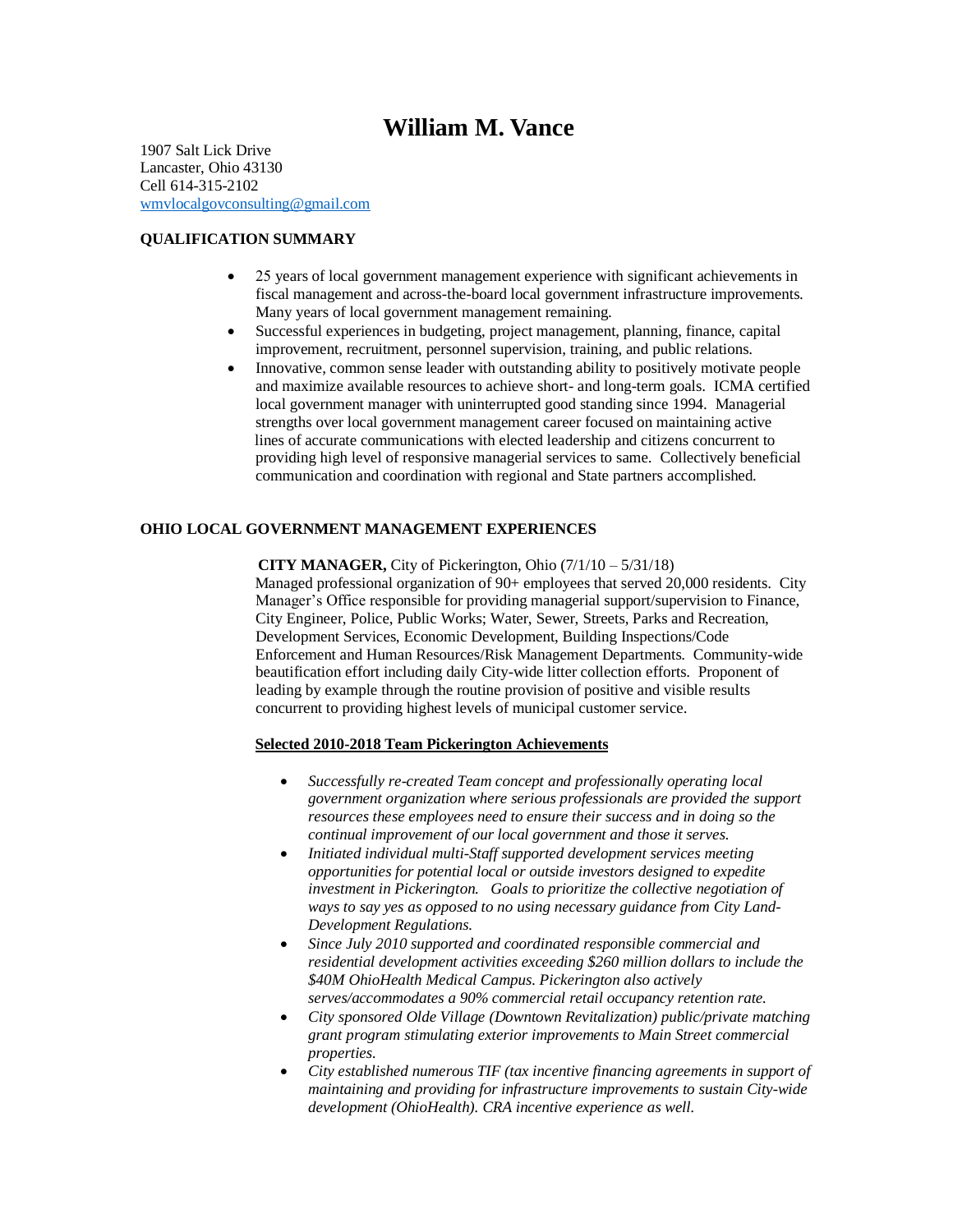- *Led efforts to successfully bring together 6 Central Ohio, City/County Utilities to regionally negotiate individual multi-year water tank maintenance programs with the benefit of predictable fixed annual costs.*
- *Established 1st City Employee Safety Committee. Established 1st City Risk Management Committee chaired by 1st ever City Risk Manager.*
- *Managed multi-million dollars of water, sewer, storm-water projects.*
- *Comprehensive revision of City Land-Use Regulations (2013/2014)*
- *City successfully pursued and obtained \$15M in ODOT Federal Transportation Safety Grant Funds to expand and enhance regional thoroughfares in Pickerington.*
- *Transformed City Development services utilizing contractual inspection and plan review services whereby building and engineering departments provided highest level of development support services possible paid for by developers and not taxpayers.*
- *Maintained stream-line City operations with CM providing active support role.*
- *City established annual \$1M neighborhood paving program since 2015.*
- *No property or income tax increases since 2000 yet City General Fund reserves have increased from \$2M in 2010 to \$5.8M at conclusion of 2017 fiscal year.*
- *Led Team that negotiated historically significant 5-year trash contract and reduced residential trash rates courtesy of regional partnership with neighboring Village of Baltimore.*

## **OTHER LOCAL GOVERNMENT MANAGEMENT EXPERIENCES**

*.* 

 **TOWN MANAGER,** Town of Lauderdale-by-the-Sea, Florida (March 2019 - January 2021) In LBTS created a professional local government organization of 38 employees serving 6,000 residents and in excess of 10,000 residents during winter season. LBTS Town Manager's Office responsible for guaranteeing direction and necessary oversight to Planning and Development, Finance, Transportation & Marketing & Events, Town Clerk, Human Resources, Public Works, Risk Management, Town Engineer, CIP Infrastructure and Facility Project Administration, Building Permits, Code Enforcement, Parks and Recreation, Community-wide beautification maintenance efforts including provision of successful daily municipal litter collection & downtown/beach sanitation disposal services. Establishing and maintaining active communication between Town Manager and elected officials and management Team guarantees efficient town operations and the ability to document organizational performance levels and professional accountability.

#### **Selected 2019-2021 Team Lauderdale-by-the-Sea Achievements**

- *Created can-do attitude in community whereby finding legal ways to say "yes" responsibly post-March 19, 2020 became the regionally well-known and practiced goal of LBTS Town Staff. LBTS Administration upgraded key heavy traffic portions of downtown LBTS electrical grid, trash services, business permitting, and responding to periodic water deficiencies.*
- *Made public safety/employee safety/Staff development amongst highest of administrational priorities. Started Town's 1st employee Safety Committee prior to COVID. Meetings monthly with all Town departments represented.*
- *As LBTS-TM restored negotiations necessary to raze and remove prominent 5 story (condemned) Old Holiday Inn Beach Hotel whose dangerous condition had been a topic of discussion in LBTS for previous 7-10 years. The comprehensive and complete clean-up of this site done at propertyowners expense. Removal of this historic, dangerous, and regionally famous*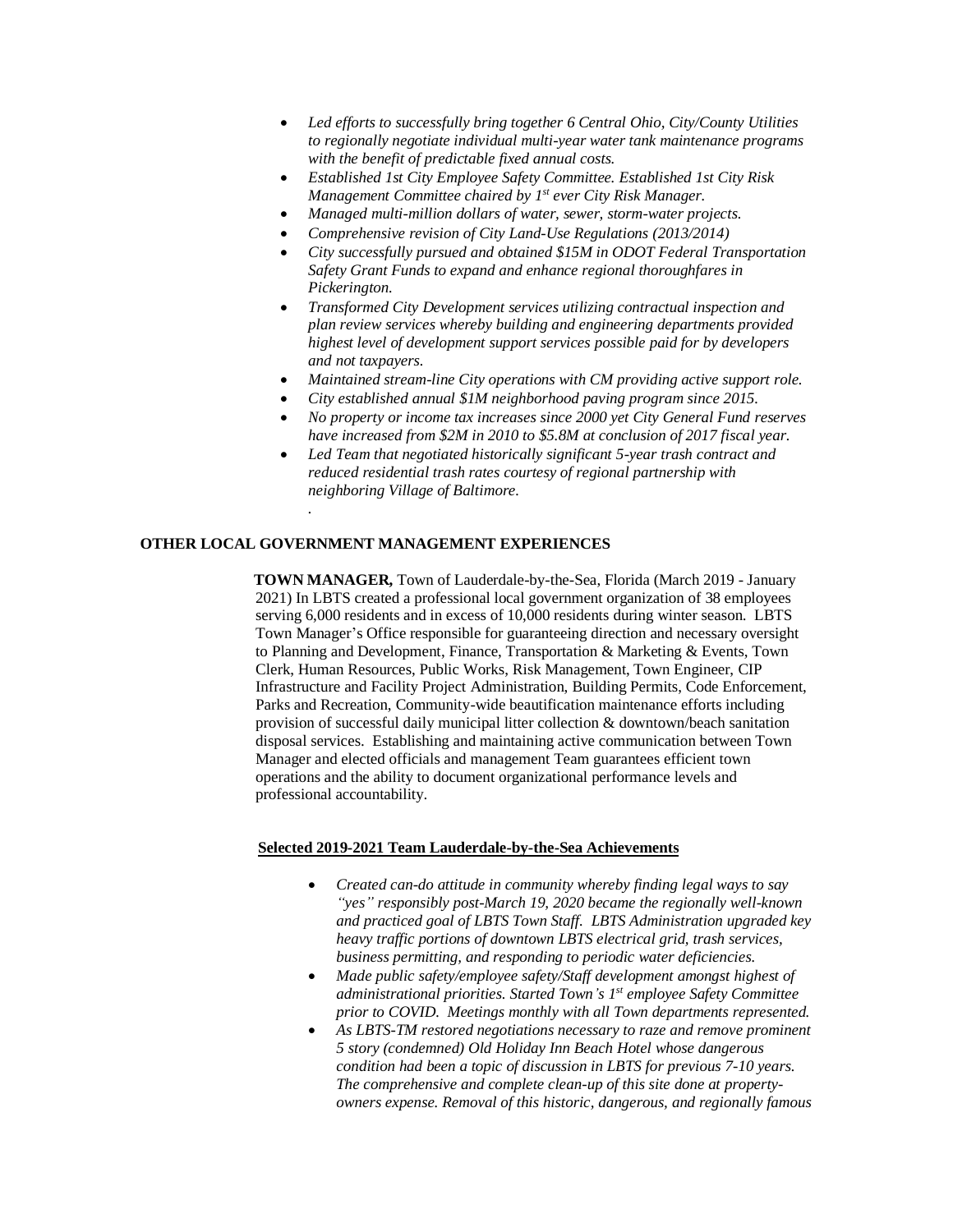*LBTS commercial blight immediately provided best new development site in-Town and significantly enhanced values of surrounding commercial and residential properties.*

- *Co-managed design/construction of \$250K Friedt Rec Park Improvements.*
- *Administrated coordination of design/permitting and implementation of \$1.1M investment involving long awaited Terra Mar (inter-coastal island) stormwater piping improvements set to conclude March/April 2021.*
- *Stimulated redesign of regionally beneficial septic-to-sewer improvements benefitting LBTS, Pompano Beach, Ft. Lauderdale communities. If directed by LBTS Town Commission this project now ready for bid.*
- *Administrated coordination of regional negotiations between Pompano Beach, Ft. Lauderdale, and LBTS to activate 16" water-line connecting Pompano Beach and Ft. Lauderdale water utilities. This currently uncharged 16" water-line runs through LBTS (along A1A) and will provide additional (currently non-existent) emergency fire protection and (when necessary) potable water resources to thousands of property owners in LBTS upon 2021 execution of inter-local agreement.*
- *Initiated highest Town Commission priority (identified in LBTS-TM position opening advertisements in 2018/2019) which remain to be the historic ocean corridor El Mar Transportation Improvements.*
- *During my tenure, LBTS-TM, Town Administration, and Finance Staff secured \$2M in documented Broward MPO/Federal grant support for ocean corridor El Mar paving, sidewalk, stormwater, lighting and pedestrian improvements politically in the works for the last 8-10 years. Town CIP reserves & MPO grant funds to start project remain available and set aside within LBTS CIP account.*
- *Professionally updated/re-organized Human Resources organizational chart, classification plan and competitive salary ranges, and LBTS job descriptions with the assistance and involvement of every Town employee and adoption by Town Commission.*
- *LBTS-TM, Town Administration, and Finance Staff secured \$598K in Federal COVID Cares grants courtesy of comprehensive application process administrated by Broward County, Florida. Federal Cares money covered law enforcement, facility maintenance, and downtown spacing requirements associated with pro-active LBTS response to COVID public safety needs.*
- *LBTS total CIP-GF fund balances increased from \$18M-\$24M; 3/19-1/21.*
- *Initiated plan-of-action necessary to make way for 2021 Beach renourishment efforts.*

#### **TOWN MANAGER,** Town of Lady Lake, Florida (3/1/04 – 10/09)

Managed professional organization of 100+ employees that served 14,000 residents, whose local government priorities centered on the provision of timely and efficient customer service concurrent to perpetual maintenance of professional accountability. Administered annual \$20M dollar budget: General, Utility & Special Revenue Funds. Administered Town provided services & Town contracted services included growth management – land use  $&$  commercial design standards negotiations, police, library, parks and recreation, streets, water, sewer, building inspections, solid waste and curbside recycling programs, active code enforcement, ongoing beautification and daily townwide litter collection  $\&$  the maintenance of an active democracy where anything is possible, and one person's idea can make a difference. Ensured responsible development activities maintained via establishing mutually beneficial and pro-active business relationships with St. John's River and Water Management District (negotiated 20-year Consumptive Use (Water) Permit w/Florida Department of Community Affairs.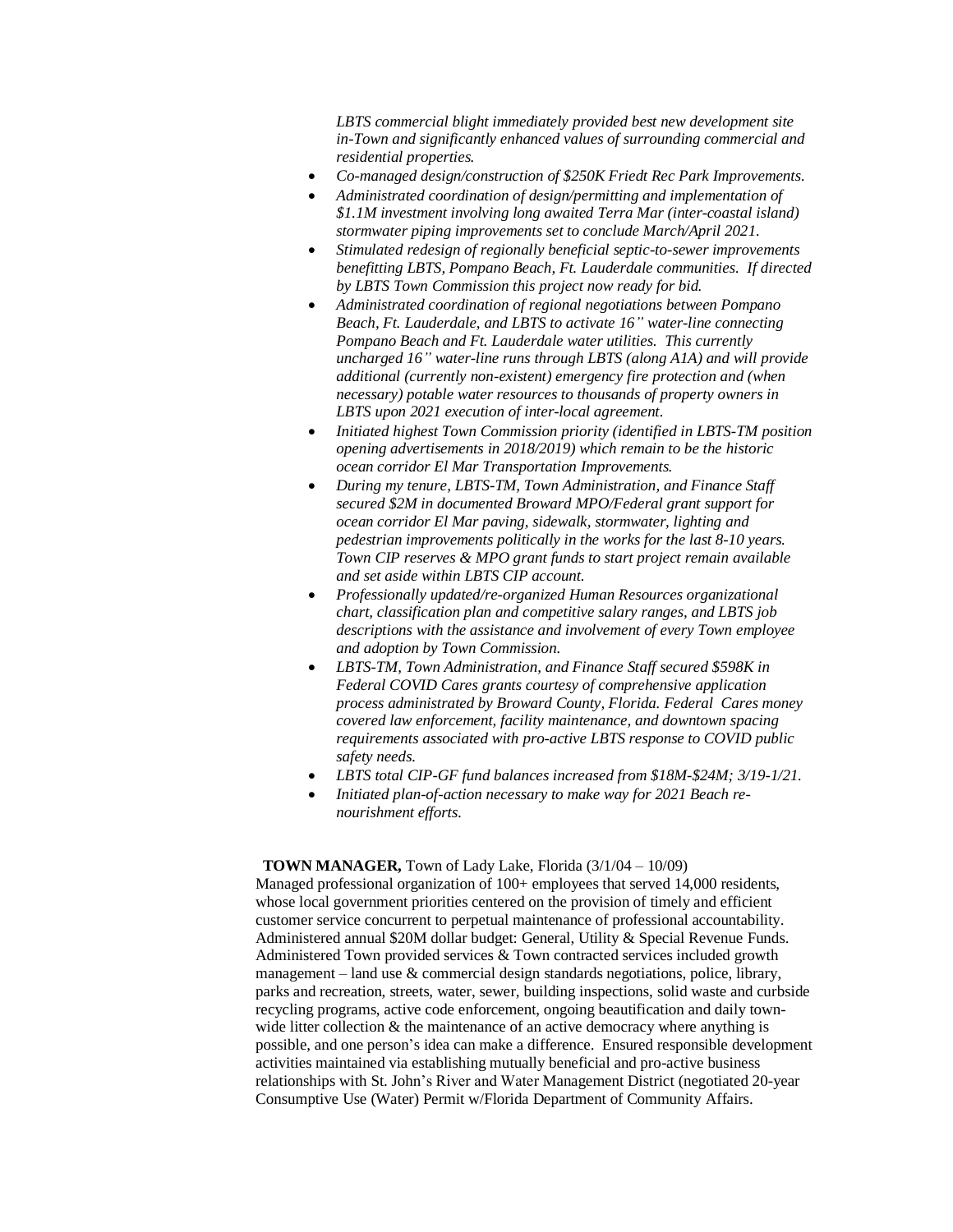#### **Selected 2004-2009 Team Lady Lake Achievements**

- *Creation of Team concept and introduction of professional accountability concurrent to re-establishing community pride – local governments must lead by example. Organizational foundation based upon professionalism.*
- *Successfully planned for response and then responded to aftermath of two hurricanes and one tornado (Ground Hog Day 2/2/07) services which included expedited debris removal, due to multiple debris contractors on retainer and under contract for immediate response following worse-case scenario weather events, and achieved 90% FEMA reimbursement rate, or approximately \$2M in debris removal costs reimbursed by FEMA to Lady Lake between 2004-2007.*
- *Administrated the construction of an ever-expanding wastewater treatment plant and the installation of 21,000 plus linear feet of water, sewer, reuse trunk line extensions to serve previously unserved commercial corridors.*
- *Negotiated public-private responsible development partnerships whereby private development interests successfully invested in excess of \$1M into tax base enhancing CR 466 utility trunk line extensions and concurrent water/sewer capacity treatment upgrades.*
- *Enticed and provided foundation for realized high-end commercial development activities in excess of \$100M.*
- *Instituted commercial design standards and water friendly landscaping requirements whereby the expansion of Town commercial tax base was complimentary to pre-existing historic in-town commercial developments.*
- *Fraternal Order of Police Labor Contract negotiation/contracts negotiated.*
- Successfully applied for and established 1<sup>st</sup> Tree City USA Designation via National *Arbor Day Foundation.*
- *Administrated \$600K plus in local road improvements*
- *Establishment of Solid Waste Roll-out Container and Curbside Recycling Services.*
- *Commercial Development generated \$1.5M in Supplementary School Construction Impact Fees.*

# **TOWN MANAGER,** Town of Luray, Virginia (2/00 – 9/03)

Responsible for all planning and operations for this town of 4,800 residents. Supervised a staff of (30+) full-time and part-time employees. Administered annual \$6M budget, which included General, Water & Sewer Funds. Town provided services & contracted services included: land use-planning, police, recreation, public works, water & wastewater treatment, economic development, significant annual paving improvements plus aggressive sidewalk installation, local cable access channel, active code enforcement, ongoing beautification & daily town-wide litter collection.

#### **Selected 2000-2003 Team Luray Achievements**

- *Creation of team concept, re-introduction of accountability in local government, community pride.*
- *Increased fund balance reserves from \$1.8M (2/00) to \$3.5M (7/03).*
- *Enhanced Town employee compensation & benefits to competitive levels, instituted needed job descriptions and updated pay plan. Doing so improved employee moral, attention to detail, accountability, and production.*
- *Since 2/00 contributed to Luray successfully attaining & utilizing \$736K from VDOT in TEA-21 (80/20) Matching Enhancement Grants which have funded an ongoing restoration of Luray's historically recognized train depot station concurrent to the completion (6/03) of sidewalk improvements on First Street.*
- *Initiated comprehensive Downtown Revitalization Activities; in 2003 attained*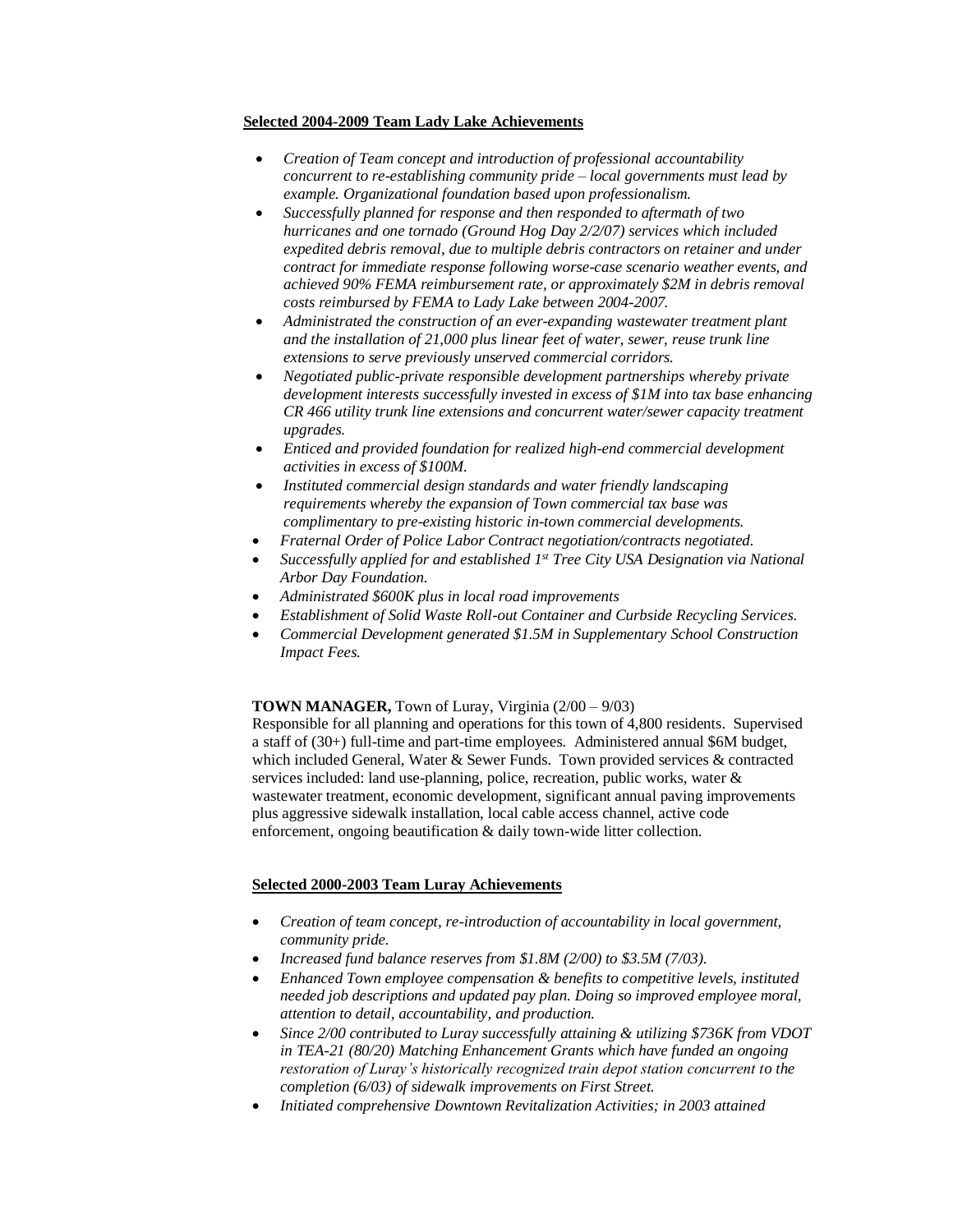*\$25,000 CDBG Planning Grant geared towards Luray receiving anticipated \$750K- \$1M in 2004 CDBG Downtown Revitalization Grants – Coordinated Luray's 2003 Downtown Historic District Designation as recognized by Virginia's Department of Historic Resources and the National Register of Historic Places – Coordinated Luray's 2002 formal affiliation with Virginia's Main Street Program.*

- *Creation of Luray Economic Development Committee that meets monthly and stimulates progressive local economic development and the retention of existing commercial and industrial businesses/jobs. This Town Committee instituted first Luray Farmers' Market (3/03).*
- *Creation of Luray Tree & Beautification Committee which meets monthly and coordinates ongoing attempts to improve community quality of life through progressive beautification and tree planting efforts. This Town Committee coordinated Luray's 3rd annual recognition as a Tree City USA concurrent to scheduling and hosting Annual Luray Arbor Day Celebrations since April 2000.*
- *Appointment of Town's first Safety Officer to administer Luray's first Safety Program which was recognized in 2003 by the Virginia Municipal League for its related merits.*
- *Coordinated all aspects (engineering, financing, construction) of \$1M worth of previous (2000-2003) water and sewer improvements which included waterline installations, gravity sewer extensions, sewer pump station replacement/upgrades plus telemetry equipment. Infrastructure improvements included an additional \$750K in water system improvements which included water (trunk line) installation and construction of new booster pump station necessary to improve water quality and fire protection in western and eastern Luray.*
- *Initiated design of \$1.5M Town Hall Restoration Project.*
- *Recreational greenway project funded utilizing DCR grants.*
- *Established numerous professional resources within Virginia's Economic Development Partnership, Department of Environmental Quality, Department of Conservation & Recreation, the Virginia Resource Authority, USDA-Rural Development, Virginia Department of Housing and Community Development & Virginia's Department of Historical Resources.*
- *Coordinated creation of Luray's first website @ townofluray.com.*

 **TOWN ADMINISTRATOR,** Town of Franklinton, North Carolina (7/94 – 2/00) Responsible for all planning and operations for this town of 2,200 residents.

#### **Selected 1994-2000 Team Franklinton Achievements**

- *Creation of team concept, re-introduction of accountability in local government, community pride.*
- *Increased fund balance reserves over 400% (\$200K to \$800K).*
- *Successfully coordinated passage of \$1.25M Bond Referendum in 1995 to make major water and sewer improvements (new sewer pump stations, sewer main outfall line installations, water treatment finished water storage improvements i.e. new clear well-pumping station).*
- *Successfully attained in excess of \$1M in water and sewer grants from North Carolina's Revolving Loan/Grants Program (1998-2000).*
- *Initiated Curbside Recycling utilizing NC Solid Waste Grants to do so.*
- *Appointment of Franklinton's first ever planner-assistant administrator position to enhance local permit and code enforcement assistance.*
- *Creation of Franklinton Economic Development Committee which administrated pro-active downtown revitalization activities utilizing matching grant funds obtained from local industry dedicated to exterior and interior downtown building improvements.*